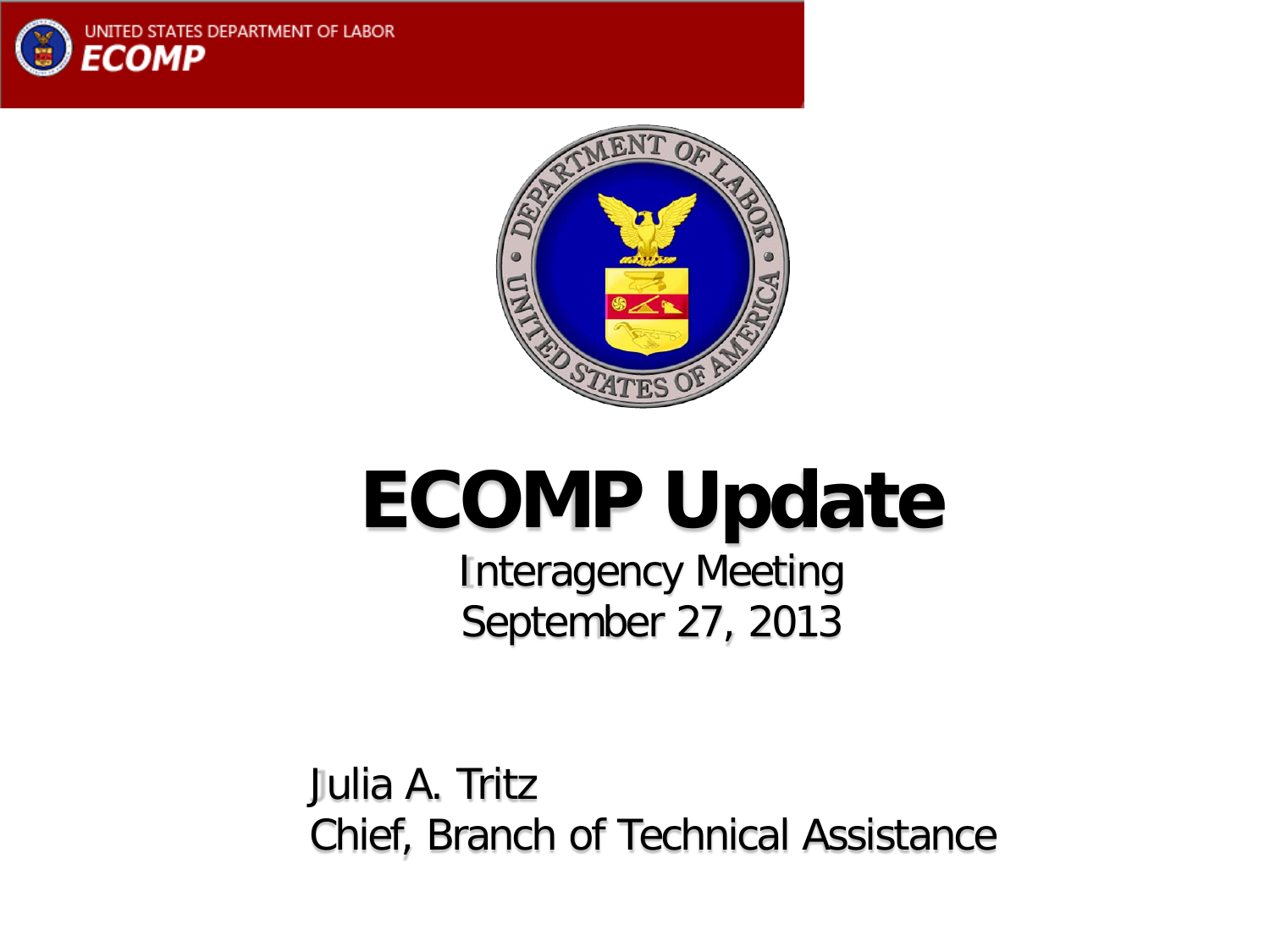# ECOMP Update

ECOMP claims filing continues to increase.

- There are 36 agencies filing forms in ECOMP.
- 20 additional agencies are in User Acceptance Testing preparing to go live.
- More than 250 ECOMP users also have access to Agency Reviewer Imaging (ARi) and are actively using the system.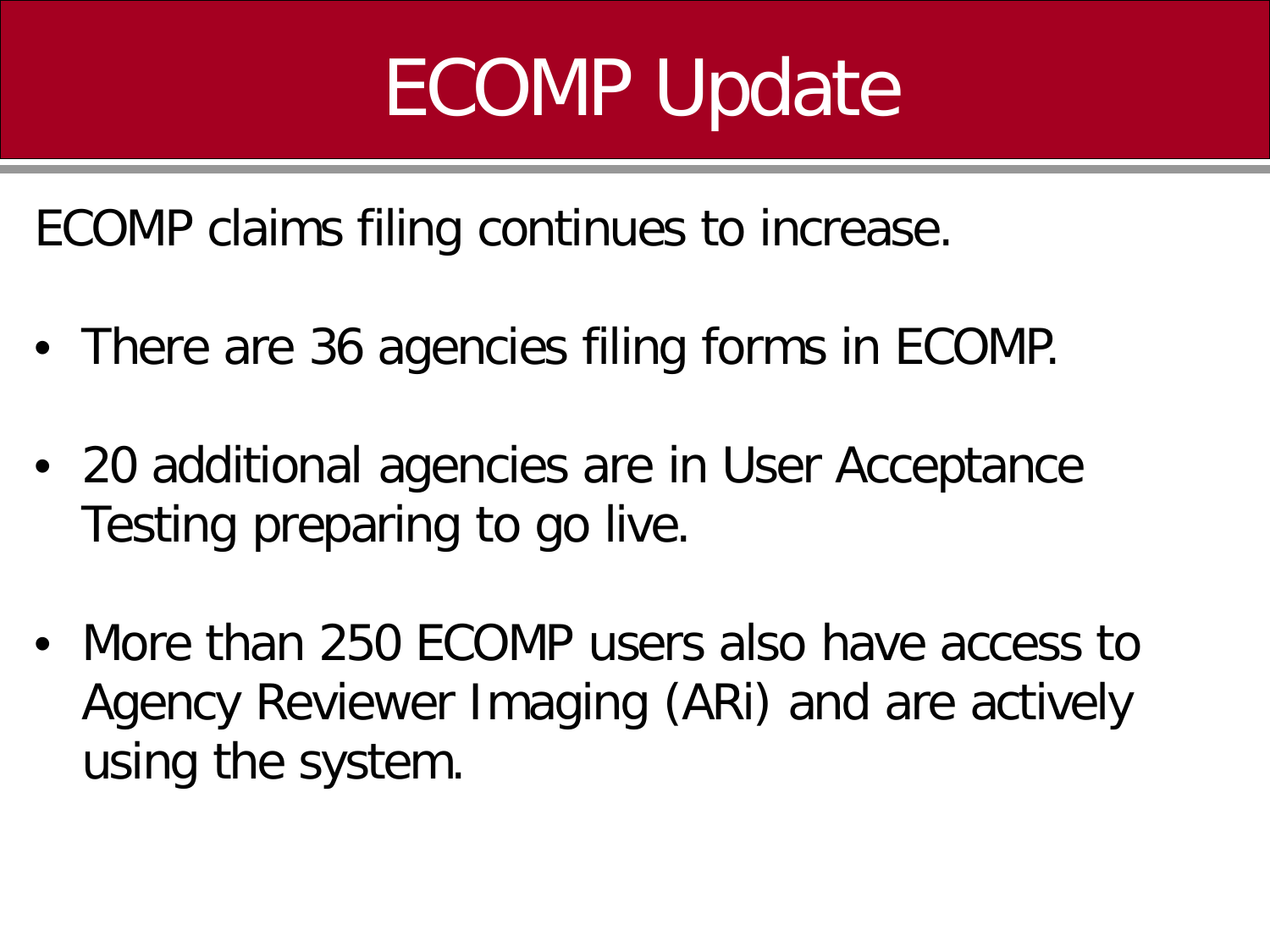# ECOMP Update

ECOMP continues to be enhanced to improve user experience. The enhancements that are currently in the works include:

- Changes to status mail handling in response to customer input
- Improvements to the Injury and Occupational Disease Trends Report
- Addition of electronic CA-16 and CA-3 Forms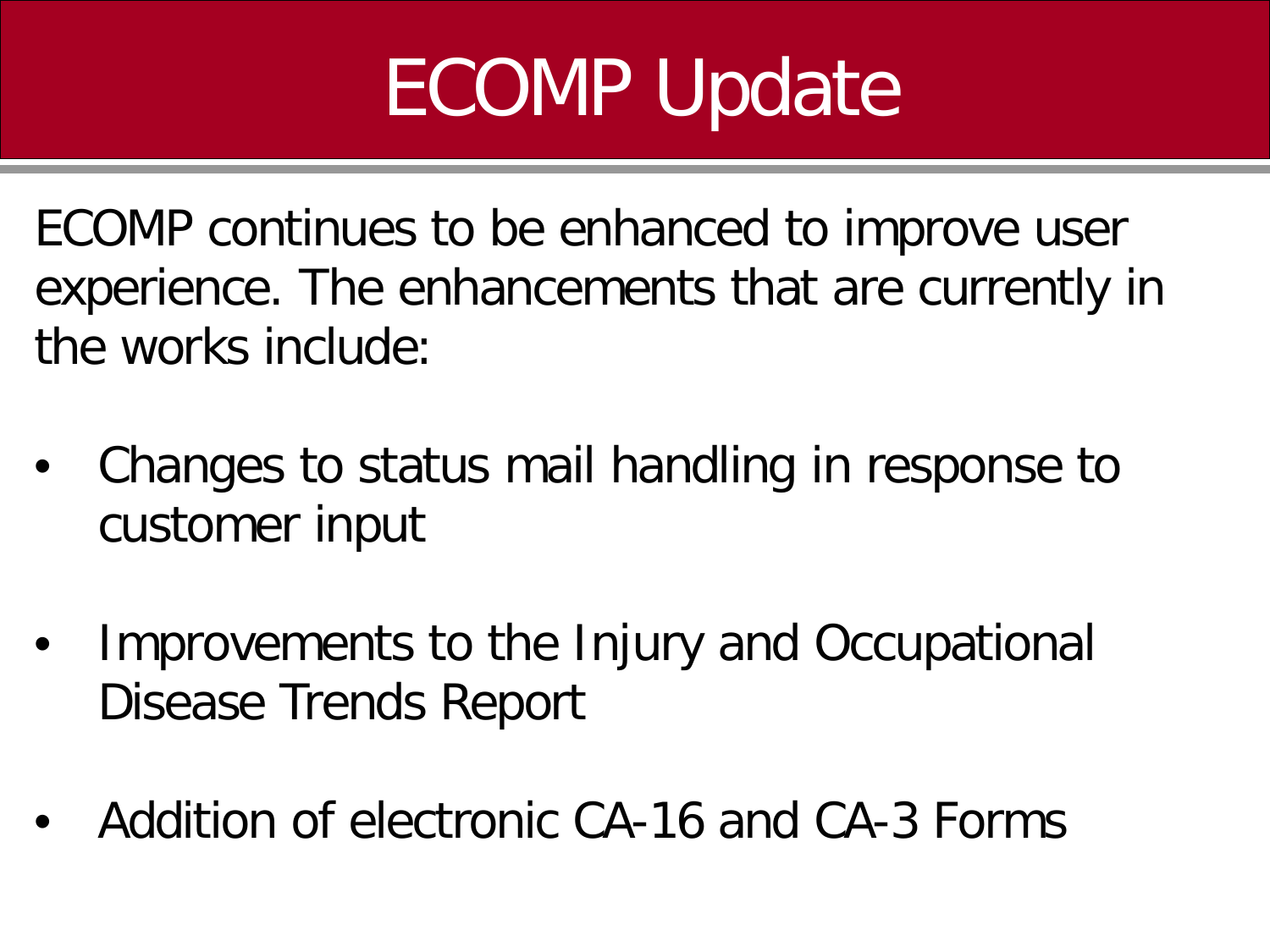The new CA-3 form in ECOMP is the same form you now use in AQS with some notable improvements.

| CA3 Form |                                                                                                                                                                                                                                                             |                                                                                       |                                                                                                                    |                                   |   |                |
|----------|-------------------------------------------------------------------------------------------------------------------------------------------------------------------------------------------------------------------------------------------------------------|---------------------------------------------------------------------------------------|--------------------------------------------------------------------------------------------------------------------|-----------------------------------|---|----------------|
|          | <b>REPORT OF WORK STATUS</b>                                                                                                                                                                                                                                |                                                                                       | <b>U.S. Department of Labor</b><br>Employment Standards Administration<br>Office of Workers' Compensation Programs |                                   |   |                |
|          | To the Employing Agency: This form should be completed and submitted to OWCP each time a claimant stops work, reduces<br>their work hours or returns to work following a work-related injury. The form should be completed even if the claimant has not yet |                                                                                       |                                                                                                                    |                                   |   |                |
|          | <b>OWCP CASE# 252111514</b>                                                                                                                                                                                                                                 | <b>CLAIMANT'S NAME: REVENAUGH</b>                                                     |                                                                                                                    | <b>MARC</b>                       | C | DOI 02/01/2012 |
|          |                                                                                                                                                                                                                                                             | <b>COP WORK STATUS INFORMATION</b>                                                    |                                                                                                                    |                                   |   |                |
|          | 1. DATE STOPPED WORK (during COP):                                                                                                                                                                                                                          | Stopped Work After CA-1 FILED but During COP Eligibility Period                       | (include reductions in work schedule)                                                                              |                                   |   |                |
|          | 2. RETURN TO WORK DATE (during COP): <b>The COVID-19</b>                                                                                                                                                                                                    | Full Time Regular Duty: No Restrictions<br>Full Time Modified Duty: With Restrictions |                                                                                                                    | (Must complete RTW Section below) |   |                |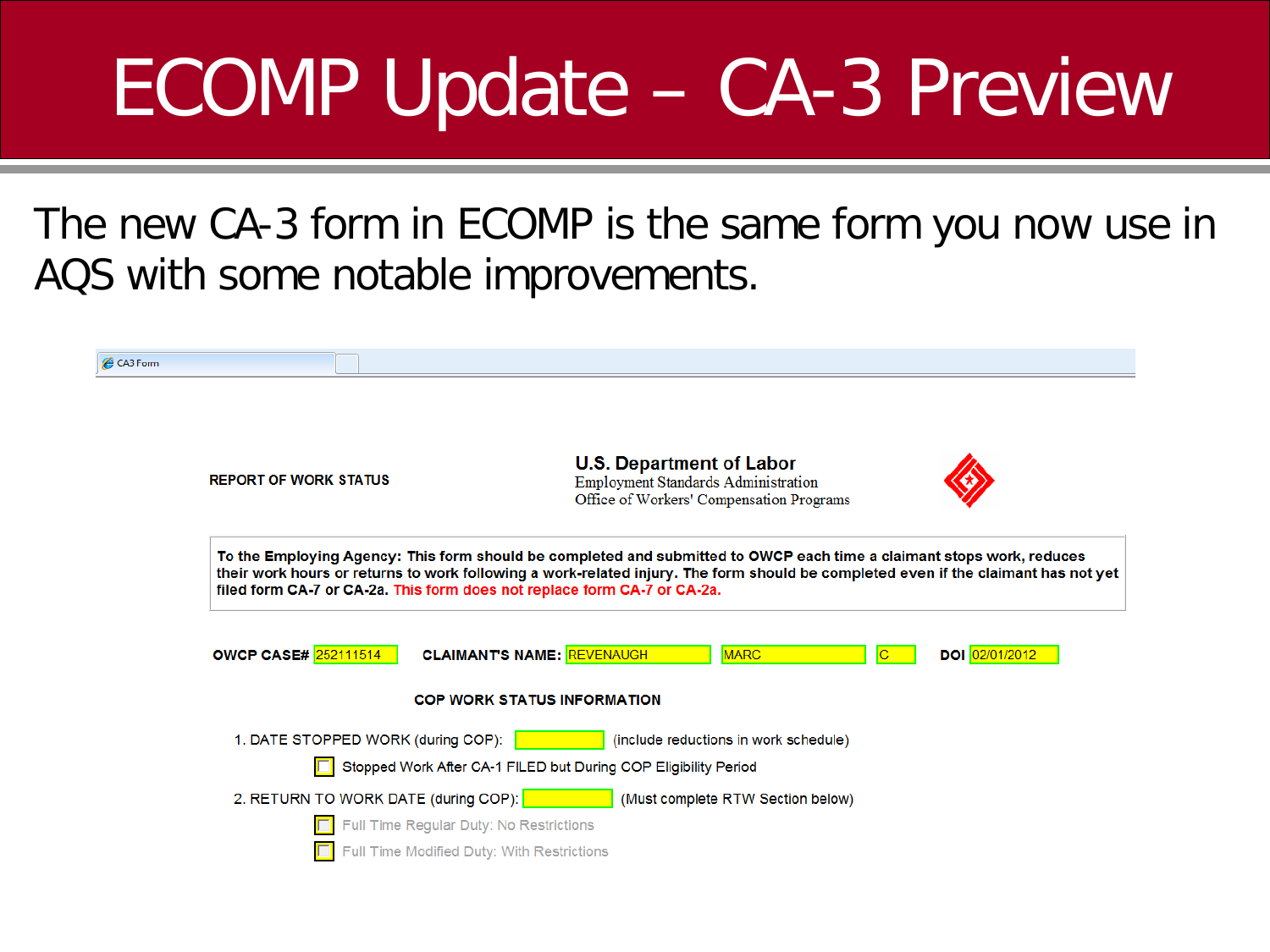#### Like other forms in ECOMP, the new CA-3 is accessed via the AR dashboard.

| UNITED STATES DEPARTMENT OF LABOR<br><b>ECOMP</b> |                                                                                                                      |   | <b>ECOMP Home</b> |        |                 | Agency Reviewer Dashboard             | File a Form | AG<br>Upload     |
|---------------------------------------------------|----------------------------------------------------------------------------------------------------------------------|---|-------------------|--------|-----------------|---------------------------------------|-------------|------------------|
| <b>ECOMP / Reviewer Dashboard</b>                 |                                                                                                                      |   |                   |        |                 | Signed in as Agency Reviewer   Sign O |             |                  |
| <b>Agency Reviewer</b><br>Dashboard               | DEPARTMENT OF AGRICULTURE                                                                                            |   | CA-182            | $CA-7$ | <b>OSHA 301</b> | <b>Status</b>                         |             |                  |
| · ECOMP Forms                                     | Filter forms:                                                                                                        |   | 0                 |        | 0               | Draft                                 |             | $\blacktriangle$ |
| Review Cases                                      | $\blacktriangledown$<br>DEPARTMENT OF AGRICULTURE                                                                    | c | 27                | 12     | 0               | Pending review by Supw by Supe        |             |                  |
| ∵ Case Reminders                                  |                                                                                                                      |   | 4                 |        | 0               | Returned by FECA AgerECA Ager         |             |                  |
| ↑ Upload Documents to                             | All Forms<br>✓<br><b>OSHA-301</b><br>$C_A-7$<br>$CA-3$<br>L                                                          |   | 11                | 16     | 0               | Pending review by FECN by FEC.        |             |                  |
| Existing Case                                     | $CA-1$ & 2<br>$\Box$ CA-16<br>CA-6<br>- 1                                                                            |   | 15                | 10     | 0               | Pending final review by eview by      |             |                  |
|                                                   |                                                                                                                      |   |                   | 12     | 0               | Received by DFEC                      |             |                  |
| <b>Create New Form</b>                            | $\overline{\mathbf{?}}$<br>$\overline{\mathbf{?}}$<br>Show last<br>Search<br>2 years<br>×<br>$\overline{\mathbf{v}}$ |   |                   |        |                 |                                       |             |                  |
| ∸ File a Form                                     |                                                                                                                      |   |                   |        |                 |                                       |             |                  |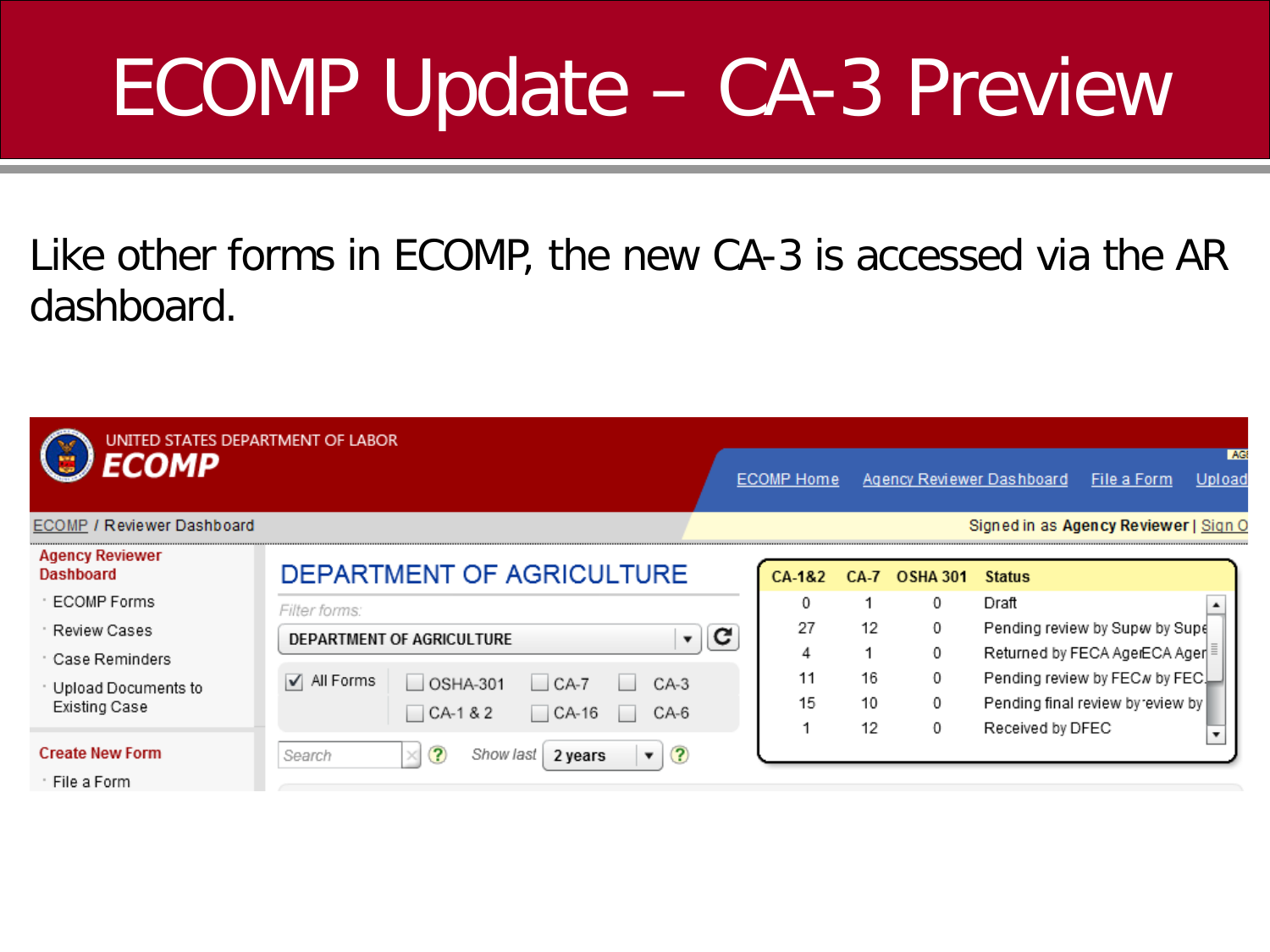CA-3 forms can be easily filed off of existing cases on the dashboard or can be filed on a non-ECOMP case using the same case-lookup process to which ECOMP users have grown accustomed.

| 298           | 08/06/2012 | 10/03/2011 | Barney J Rubble                                                 | Pending final revie                                                   |                 | XYZ108158 8311-NV APHIS CA7   |  | 114236 |
|---------------|------------|------------|-----------------------------------------------------------------|-----------------------------------------------------------------------|-----------------|-------------------------------|--|--------|
| 317           | 07/18/2012 | 10/03/2011 | John L Smith                                                    | Pending final revie                                                   | CA1             | $4\mu$<br>O AGRI              |  | 113939 |
| 326           | 07/09/2012 | 10/03/2011 | John L Smith                                                    | Pending final revie                                                   |                 | $8311 -$<br>PHIS-   CA1       |  | 113751 |
| 326           | 07/09/2012 | 01/11/2012 | George S Howard                                                 | Pending final revie                                                   | CA <sub>2</sub> | 8311-TA<br>HS                 |  | 113741 |
| 330           | 07/05/2012 | 10/03/2011 | John L Smith                                                    | Pending final revie                                                   | CA1             | 8311-TA AP                    |  | 113707 |
|               | 05/29/2012 | 01/09/2012 | Grant J Riley                                                   | Pending final revie                                                   | CA7A            | XYZ106896 8311-TI APHIS       |  | 109253 |
| 394           | 05/02/2012 | 10/03/2011 | Carter G Revnolds                                               | Pending review by                                                     | A2              | 8413-DC AGRI                  |  | 108984 |
| 395           | 05/01/2012 | 10/03/2011 |                                                                 | If the selected item has a case number                                |                 |                               |  | 108980 |
| 395           | 05/01/2012 | 10/03/2011 | Carter G Revnolds                                               | Pending final revie                                                   | CA <sub>2</sub> | 8413-DC AGRI                  |  | 108976 |
|               | 04/24/2012 |            |                                                                 | <b>XYZ108158 8311-TI APHIS- CAZ., this menu button is enabled.</b> 11 |                 |                               |  | 108904 |
|               | 04/16/2012 | 10/03/2011 | Grant J Riley                                                   | XYZ1081588311-TI APHIS- CA7A Pending \ew by                           |                 |                               |  | 108509 |
|               | 04/06/2012 | 10/03/2011 | Grant J Riley                                                   | Pending re V by                                                       |                 | XYZ108158 8311-TI APHIS- CA7A |  | 108392 |
| 441           | 03/16/2012 | 01/09/2012 | Dale T Cooper                                                   | Pending final<br>le                                                   |                 | XYZ106896 8311-TI APHIS- CA7  |  | 108128 |
| 443           | 03/14/2012 | 10/03/2011 | Carter G Reynolds                                               | Pending review                                                        |                 | 8504-HQ FARM CA2              |  | 108120 |
| 443           | 03/14/2012 |            | Barton Reginald Smi 10/03/2011                                  | Pending final revi-                                                   | CA1             | 8413-DC AGRI                  |  | 108117 |
| Distate Focty |            | 民民间的信頼     | <b>Id Subm Edi</b>                                              | Review/Edit                                                           |                 | Get PDF<br>View <sup>-</sup>  |  |        |
|               | committe   |            | File Form for this Case v                                       |                                                                       | Fith a Crimm    | File New Form                 |  |        |
|               |            |            | File a new CA-7 for the case associated with the selected form. |                                                                       |                 |                               |  |        |
|               |            |            | File a new CA-3 for the case associated with the selected form  |                                                                       |                 |                               |  |        |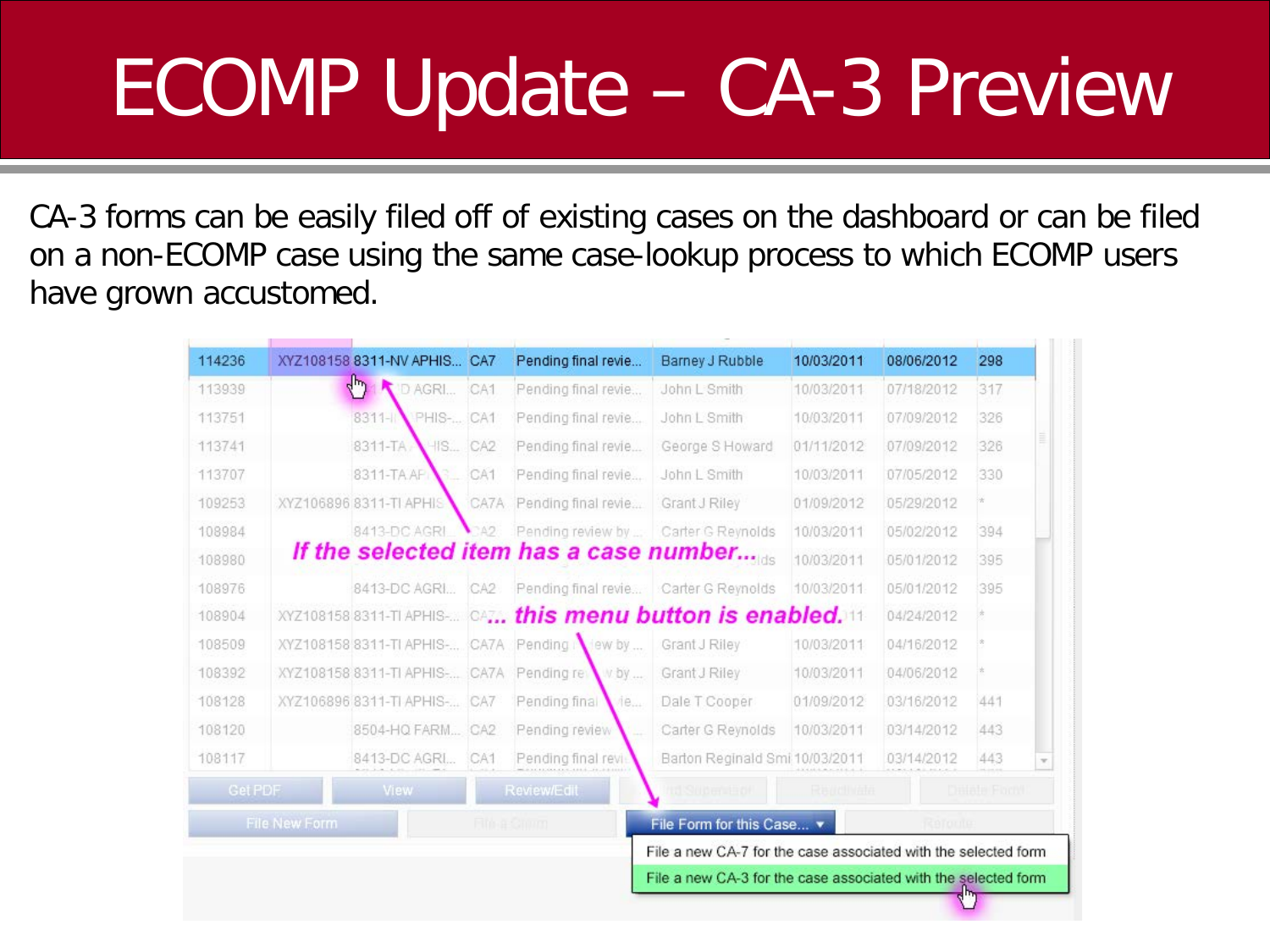Once the CA-3 is initiated, the ECOMP system steps the user through the form filing process, providing a more interactive interface that includes many of the familiar help options available in all other ECOMP forms.

| Step 1A Basics<br>Please fill out the basic inforn                              | Report of Work Status (CA-3)                                             | Case XYZ108158<br>$6-40$                                                                                                                                          | ×                          |                                               |
|---------------------------------------------------------------------------------|--------------------------------------------------------------------------|-------------------------------------------------------------------------------------------------------------------------------------------------------------------|----------------------------|-----------------------------------------------|
| $(a)$ Employee name                                                             | Step 1C Post-Continuation of Pay                                         | Withdrawal of LD                                                                                                                                                  |                            |                                               |
| b OWCP file number<br>$(c)$ Date of injury<br>$(d)$ Injury compensation spectre | $(6)$ Date claimant stopped work                                         | ECOMP Return to Work Status (CA-3)                                                                                                                                | Case XYZ108158             | ×<br>$6-40$<br>Submitted to DFEC              |
| (e) Agency                                                                      | $(7)$ Reason for work stoppage?                                          | Submission Successful!                                                                                                                                            |                            |                                               |
| (1) Do you want to report CO                                                    | a Was a CA-7 filed?<br>(b > Was a CA-2a filed?                           | Case XYZ104396   ECN 108288<br>$CA-3$<br><b>Barton Reginald Smith</b><br>Employee<br>Hrd-OWCP-Mailstop 5107<br>Organization                                       | Date of event<br>Initiated | Submitted to DFEC<br>10/03/2011<br>03/24/2012 |
|                                                                                 | 8 Did claimant return to work?<br>a Return to work date<br>b Work status | $E$ Get PDF<br><b>Referent</b> Locked<br><b>O</b> View<br>A digital copy of this form will be kept by ECOMP for 5 years. (Public Law 91-596 and 29 CFR 1904)<br>۰ |                            | ▼ More                                        |